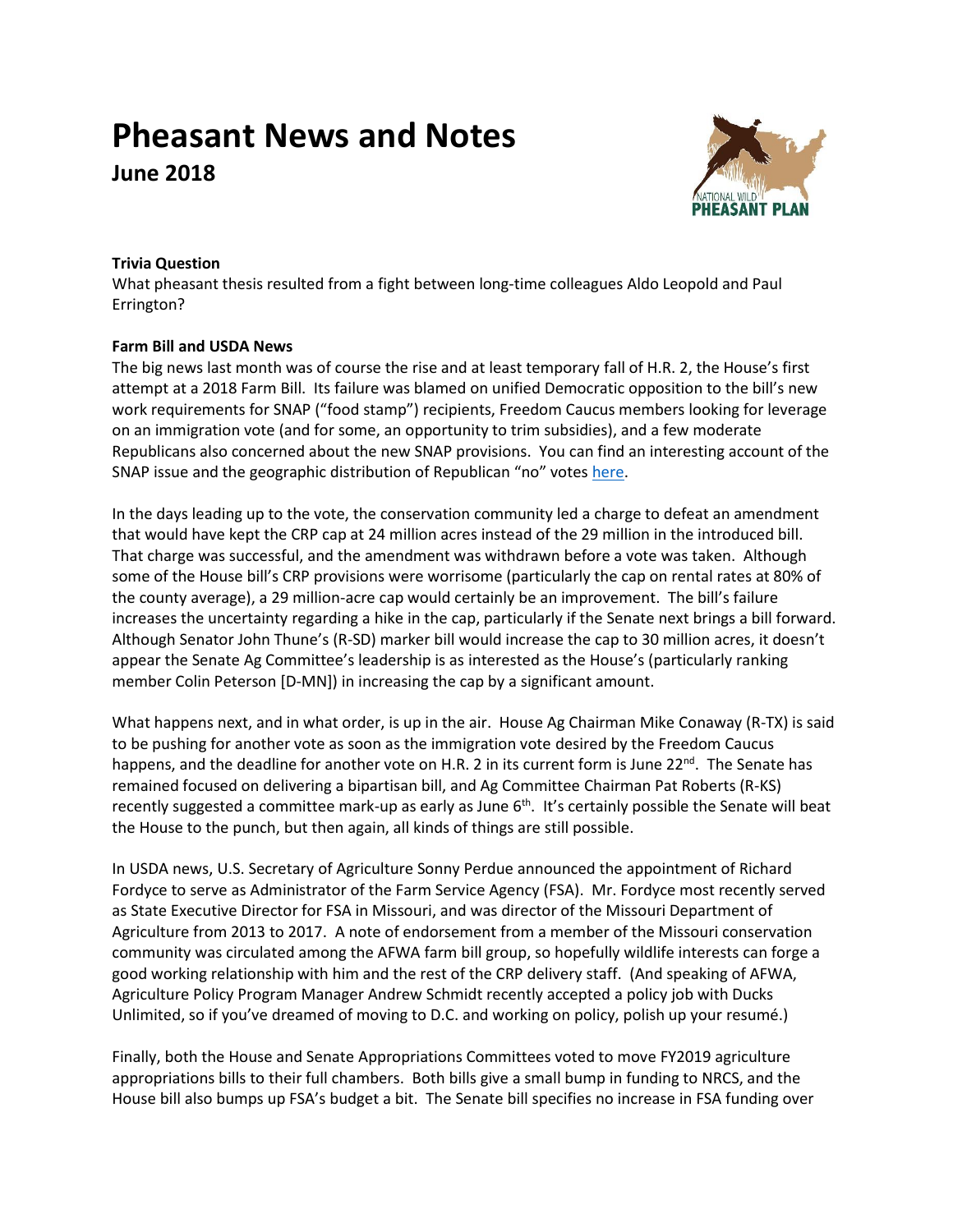FY2018, but the Committee's report language includes the following: "The Secretary is strongly encouraged to, within the total acreage made available for enrollment in the conservation reserve program and without reducing the periodic availability of general signup, enroll, to the maximum extent practicable, acreage for activities included in the State Acres for Wildlife Enhancement practice or other similar administratively established wetland and habitat practices that benefit priority fish and wildlife species identified in State, regional, and national conservation initiatives with a priority for initiatives that provide large blocks of cover ideal for wildlife nesting." Amen, brother! You can find the rest of the Senate committee's report recommendations [here](https://www.appropriations.senate.gov/imo/media/doc/FY2019%20Agriculture%20Appropriations%20Act,%20Report%20115-259.pdf), and the House's [here.](https://docs.house.gov/meetings/AP/AP00/20180516/108312/HRPT-115-HR-FY2019-Agriculture.pdf) I don't believe floor votes have been scheduled yet for either bill.



#### **Notes from Around the Pheasant Range**

Your Plan Coordinator spent an interesting few days at the MAFWA Private Lands Working Group meeting last month. The meeting was hosted by the North Dakota Game and Fish Department in Williston, which is up in the northwest corner near the heart of the Bakken oil field. Our field tour included a site enrolled in NDGFD's public access and habitat improvement programs where drilling occurred following enrollment (above, with flaming gas vent in the middle distance). Surface and mineral rights are often not held by the same people, and holders of mineral rights may build surface structures necessary to access and transport the oil. At the above site, the mineral rights-holders had built a pipeline extending from the well pad that exposed a lot of glacial rock, making future haying of that strip of land virtually impossible. These types of challenges were present on some of their public lands, as well. We also got a tour of an active oil rig (a big red, white, and blue one, no less).

Some take-aways from the meeting included:

• General concern about the House's Farm Bill proposals, particularly the 80% rental rate cap, the step-up of CRP Grasslands acreage, haying and grazing provisions, reduced cost-share payments, and the zeroing-out of VPA-HIP's baseline funding if a new bill fails to pass before October 1st.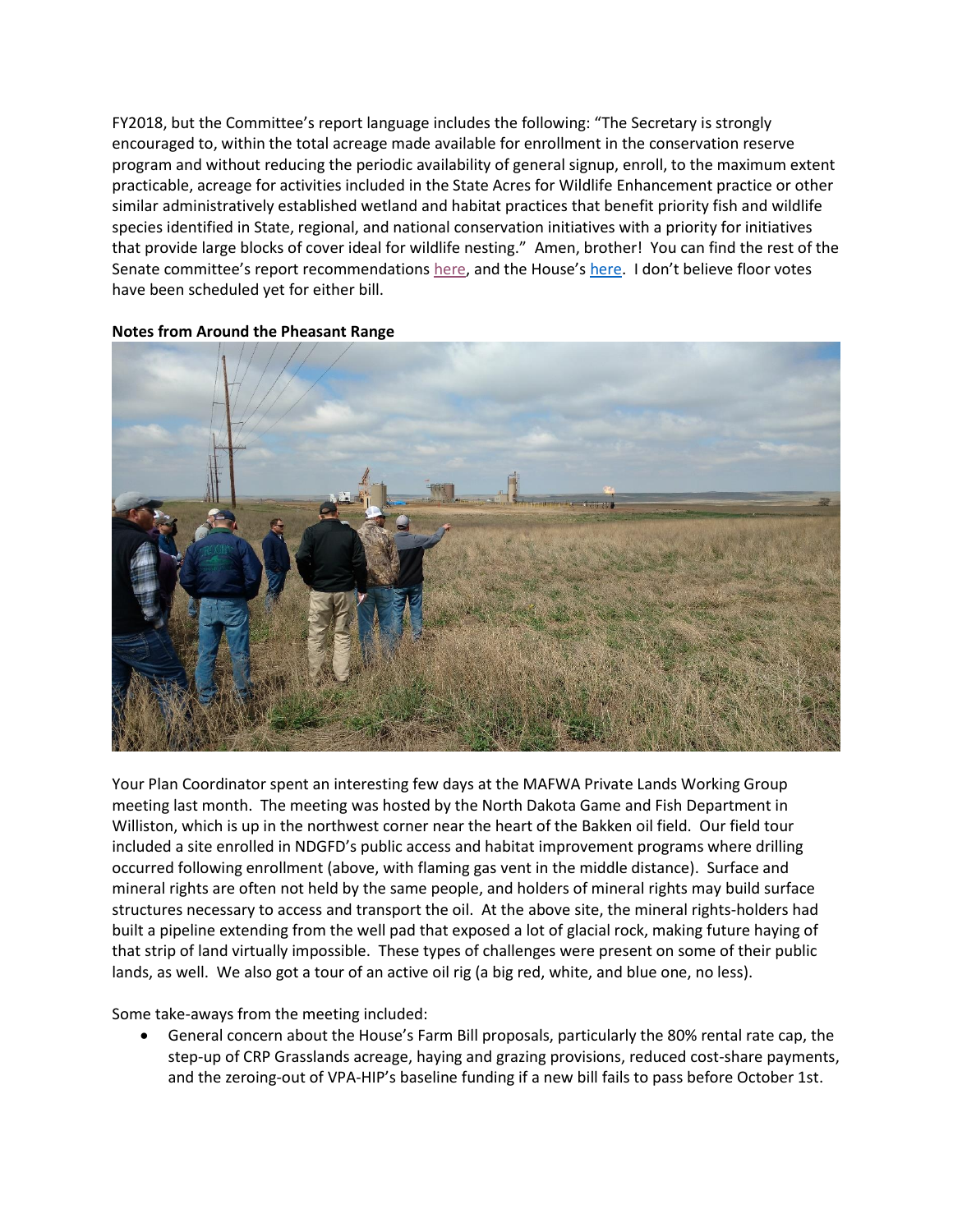- North Dakota's precision agriculture partnership positions seem to be working well, and so far, over 40% of the acres they've analyzed with landowner cost and production data are not turning a profit. This obviously creates opportunities to enroll those lowperforming lands into conservation programs or convert them to alternative land uses like grazing.
- Ohio recently developed a CRP mid-contract management practice of interplanting forbs using plugs (i.e., planting forb seedlings) in situations where soil disturbance would result in noxious weed problems.
- Results of a landscape-scale study suggest oil extraction may not have much effect on waterfowl productivity; this work will be published soon.
- The nice young man who directs the horizontal drilling sensors on the oil rig at right makes about \$300 per hour, and he was not the highest paid worker on site. Our tour guide said work on the rig supported about 80 families – some apparently very well. No wonder this part of the world looks like a pincushion from space.



I also attended the National R3 Symposium last month in Lincoln, Nebraska, which was organized by the Council to Advance Hunting and the Shooting Sports. There were about 350 attendees from various state and federal wildlife agencies, NGOs, and outdoor-related industries. Some of the presentation topics (all in the context of R3, of course) included organizational change and business practices, celebrating advancements, data and research, strategic partnerships, marketing, and mobilizing sportsmen. While the importance of hunting access was mentioned several times, the concept of habitat conservation as a foundational R3 issue never really came up. Virtually all the organizations represented in the room are also working on habitat issues, so maybe it was understood without being spoken. I hope so, at least. You can check out the Council's webpage for the National R3 Plan [here.](http://www.nationalr3plan.com/)

As a visual palate-cleanser from the oil field photos, here's one sent by Tech Committee member Tom Keller. His caption: "As the sun peeks over the mountains, Pennsylvania biologists conduct annual pheasant crowing counts to monitor populations." Thanks, Tom!

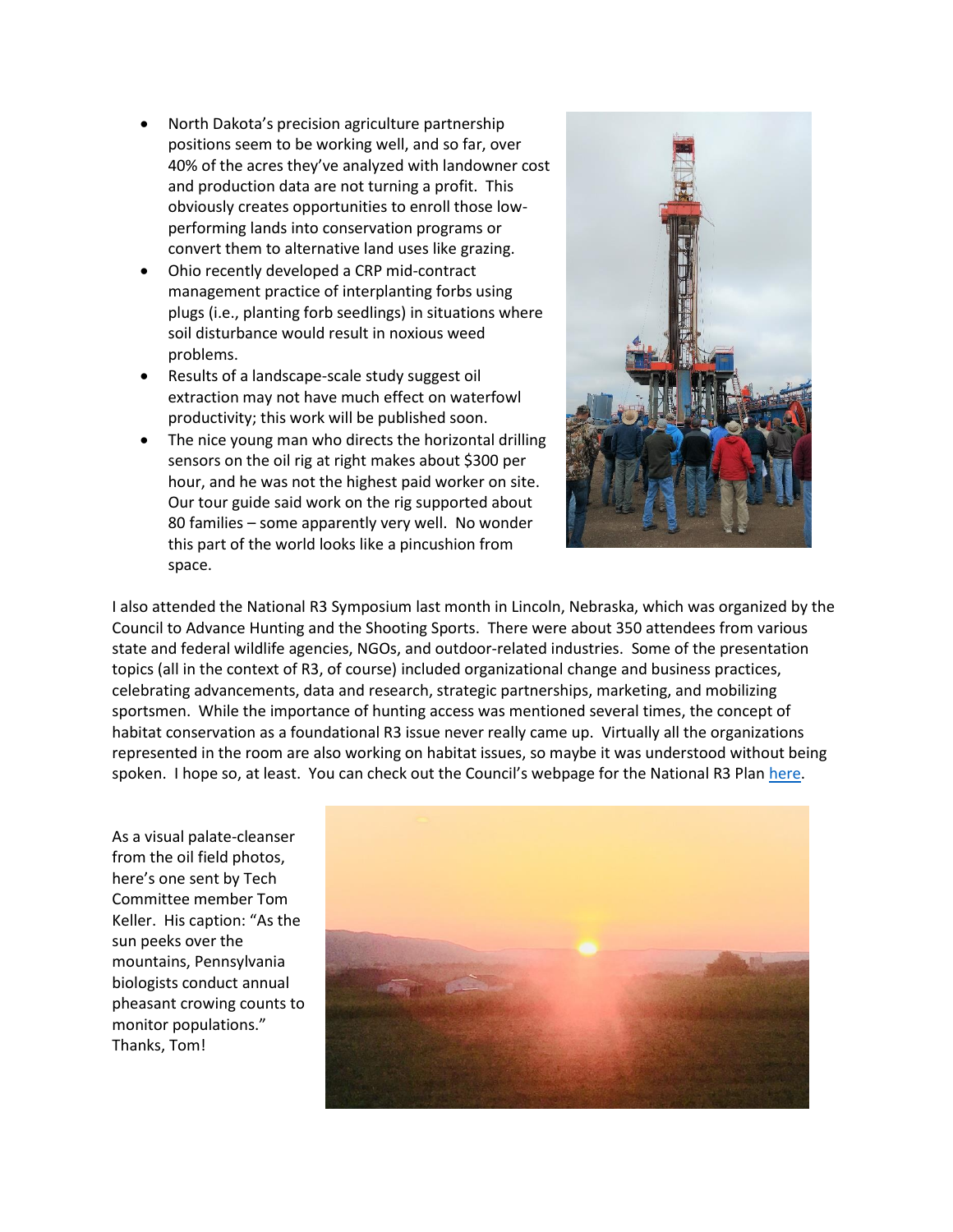#### **Pheasants in the Media**

[Song from the distant past, a new fossil pheasant from China preserves a super-elongated windpipe](https://www.eurekalert.org/pub_releases/2018-05/caos-sft053018.php) [700 pheasants die from botulism in Australia](https://coastcommunitynews.com.au/central-coast/news/2018/05/pheasants-die-botulism/) [Study shows population decline of endangered pheasant in China](http://www.xinhuanet.com/english/2018-05/26/c_137208551.htm)

### **Recent Literature**

Taylor, J. S., T. R. Bogenschutz, and W. R. Clark. 2018. Pheasant responses to U.S. cropland conversion programs: a review and recommendations. Wildlife Society Bulletin. In press. (This was accepted for publication on May 20<sup>th</sup>; I'll send a e-copy to all Tech Committee members once the publisher makes a pdf available.)

[Laskowski, J. A., G. C. Bachman, and J. J. Fontaine. 2017. Severe drought impacts female pheasant](https://sites.google.com/site/tjfontaineunl/TJ-Fontaine/publications)  [physiology in southwest Nebraska. Prairie Naturalist 49:57-65.](https://sites.google.com/site/tjfontaineunl/TJ-Fontaine/publications)

- Dwight, I. A., P. S. Coates, S. T. Stoute, C. G. Senties-Cue, R. V. Gharpure, and M. E. Pitesky. 2018. Serologic surveillance of wild and pen-reared ring-necked pheasants (*Phasianus colchicus*) as a method of understanding disease reservoirs. Journal of Wildlife Diseases 54:414-418.
- St. Charles, K., A. Ssematimba, S. Malladi, P. J. Bonney, E. Linskens, M. Culhane, T. J. Goldsmith, D. A. Halvorson, and C. J. Cardona. 2018. Avian influenza in the United States commercial upland gamebird industry: An analysis of selected practices as potential exposure pathways and surveillance system data reporting. Avian Diseases 62. In press.

#### **Trivia answer**

Cyril Kabat's "Reading breeding history from pheasant ovaries" (1947 M.S. Thesis, University of Wisconsin-Madison). The following story comes from UW's emeritus professor Stan Temple:

*"In 1941 Cy, a Milwaukee native, was an undergraduate at the University of Wisconsin majoring in Agronomy when he first encountered Aldo Leopold. For a course assignment in Agricultural Journalism, he interviewed Leopold about the work he and his students were doing at Faville Grove. Cy must have made a good impression because Leopold invited him to attend his weekly seminars on wildlife management. In 1942 Cy heard Leopold talk about Bobwhite Quail research at Prairie du Sac that had been initiated by Paul Errington in 1929 and was continued by several of Leopold's students. Leopold asked if Cy would be interested in working on the project, and in 1942 he began fieldwork on quail and was accepted into Leopold's graduate program in 1943. At the time, Cy was Leopold's only student in residence, as the rest were on leave from their studies to serve in World War II. That led Cy to another project covering for Leopold's absent graduate students who had been studying Ring-necked Pheasants at the University of Wisconsin Arboretum. While the plan was for Cy to focus on analyzing the Prairie du Sac quail data for his thesis, an unexpected hurdle emerged. Leopold and Errington had a major falling out over the analysis and write up of the quail work on which they had collaborated. The data Cy would need for his thesis became an issue. Leopold would eventually resolve the disagreement through a forceful series of letters to Errington defending Cy, but Kabat would eventually write his thesis on the pheasant research instead."*

A little reminder that our professional heroes were people, too. Have a great June!